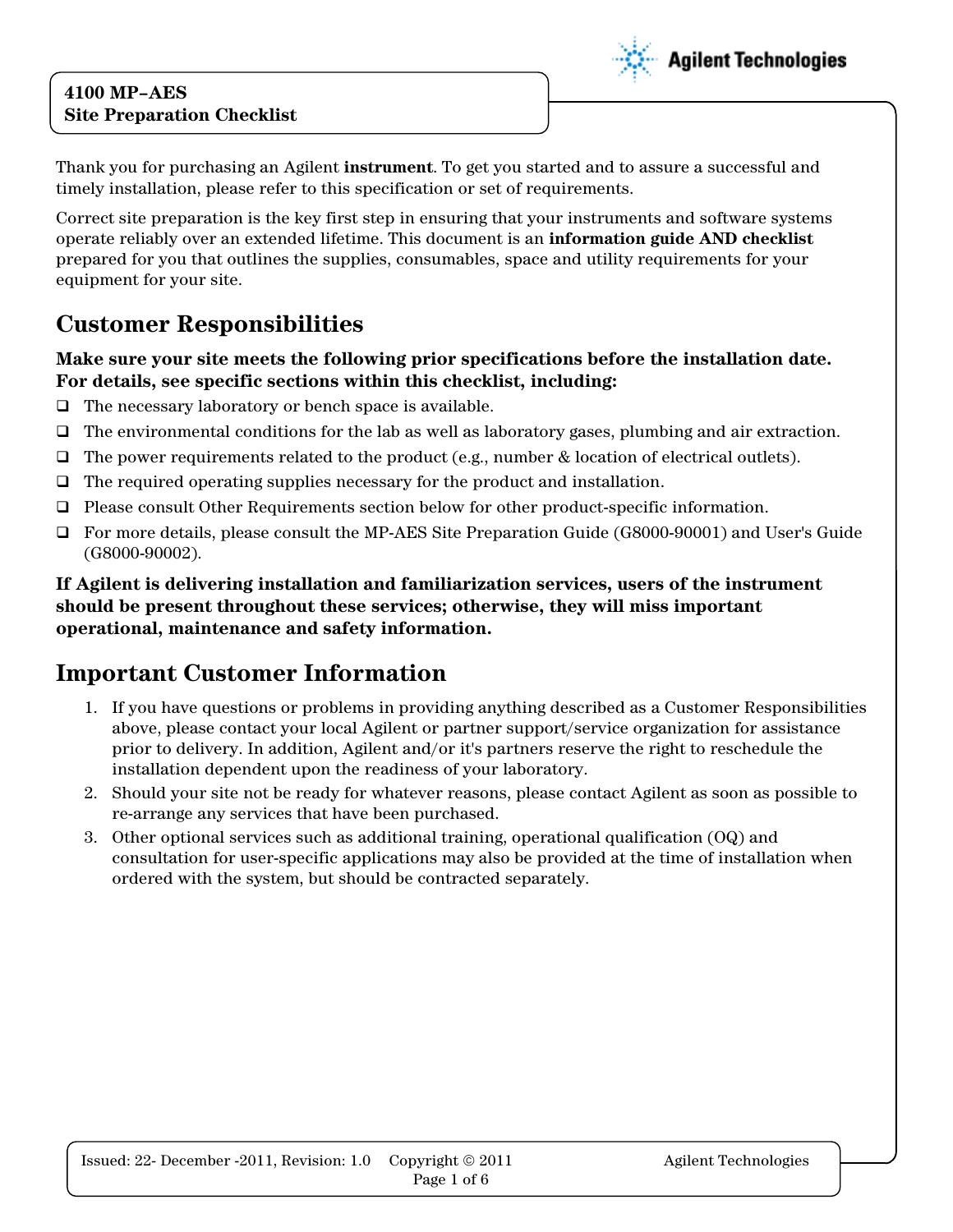### **4100 MP–AES Site Preparation Checklist**





Identify the laboratory bench space before your system arrives based on the table below.

Pay special attention to the **total height and total weight requirements for all system components you have ordered and avoid bench space with overhanging shelves**. Also pay special attention to the total weight of the modules you have ordered to ensure your laboratory bench can support this weight.

#### **Special Notes**

- 1. The workbench should be about 90 cm (36 in) high. Remember to provide space for the computer, monitor and printer.
- 2. Allow at least 400mm of space on both sides to permit service access, and 200mm at the rear of the system to permit free air circulation and installation of accessories.
- 3. Power cord and all other connections are located at the rear of the instrument. The Power switch is located on the front panel.
- 4. Do not open any of the shipping containers unless a representative of Agilent Technologies is present.
- 5. Some of the containers in the delivery to your site are heavy. To avoid injury to personnel or damage to equipment, always use appropriate lifting devices. It is the customer's responsibility to supply the necessary lifting devices, and make arrangements to unload the truck and transport the containers to your site.
- 6. All doorways, hallways, floors and elevators must be able to handle the largest, heaviest container.

|                               | Weight |            | Height    |      | Depth     |              | Width |      |
|-------------------------------|--------|------------|-----------|------|-----------|--------------|-------|------|
| <b>Instrument Description</b> | Kg     | <b>lbs</b> | mm        | in   | mm        | $\mathbf{m}$ | mm    | in   |
| MP-AES 4100 packed            | 100    | 220        | 980       | 38.6 | 815       | 32           | 170   | 46   |
| MP-AES 4100 unpacked          | 73     | 161        | $660^{1}$ | 26   | $660^{2}$ | 26           | 960   | 37.8 |

 $1$  Height of the unpacked instrument increases to 740 mm with air extraction duct collar

<sup>2</sup> Depth of unpacked instrument increases to 714mm with the External Gas Control Module (EGCM)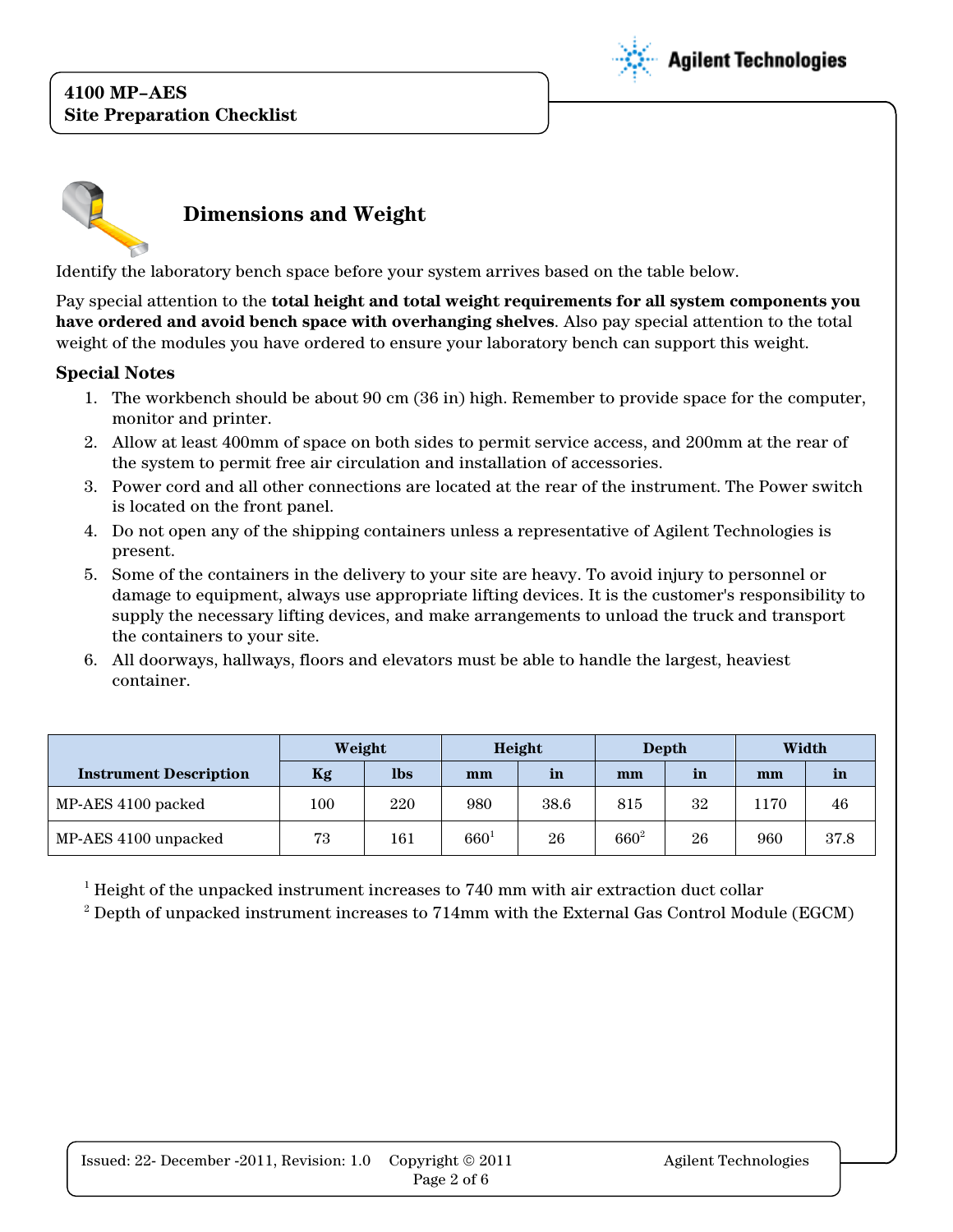### **4100 MP–AES Site Preparation Checklist**





## **Environmental Conditions**

Operating your instrument within the recommended temperature ranges insures optimum instrument performance and lifetime.

#### **Special Notes**

- 1. Performance can be affected by sources of heat & cold e.g. direct sunlight, heating/cooling from air conditioning outlets, drafts and/or vibrations.
- 2. The site's ambient temperature conditions must be stable for optimum performance.
- 3. For optimum analytical performance, it is recommended that the ambient temperature of the laboratory be between 20 and 25 °C.
- 4. Maximum Altitude 4000m.

| <b>Instrument Description</b>                                          | Operating temp range<br>$\rm ^{\circ}C$                       | <b>Operating humidity</b><br>range $(\%)$ | <b>Heat Dissipation</b><br>(W) |
|------------------------------------------------------------------------|---------------------------------------------------------------|-------------------------------------------|--------------------------------|
| 4100 MP-AES Non-operating (transit)                                    | $-40-70$ °C<br>$(-40 \text{ to } 158 \text{ °F})$             | ${}_{< 90}$                               |                                |
| 4100 MP-AES Operating within<br>performance specifications             | $5 \text{ to } 35 \text{ (0-3000 m)}$<br>5 to 25 (3000-4000m) | 50 to 80                                  | 200                            |
| 4107 Nitrogen Generator Non-operating<br>(transit)                     | $-40$ to $70$<br>$(-40 \text{ to } 158 \text{ °F})$           | < 90                                      |                                |
| 4107 Nitrogen Generator Operating<br>within performance specifications | 10 to $35(0-3000 \text{ m})$<br>10 to 25 (3000-4000m)         | 50 to 80                                  |                                |

- 5. User safety requires that the exhaust gases from the plasma be vented externally to the building and not re-circulated by the environmental control system. Health hazards include chemical toxicity of solvents, samples, and plasma gases
- 6. The customer is responsible for supplying the ductwork between the instrument and the lab extraction system
- 7. The MP-AES Spectrometer requires clean, dry, non-corrosive air for cooling purposes. This is supplied to the instrument through an air supply vent located at the top, rear of the instrument.. The introduction of cooling air contaminated with high levels of acid vapor or other corrosive substances may cause damage to the instrument. In such circumstances it is strongly recommended that the cooling air be supplied from an environmentally controlled area that is away from the instrument exhaust and any other area where corrosive materials are stored or used.

| <b>Cooling Air Supply</b> | <b>Minimum Flow</b>        | <b>Recommended Agilent Duct Kit</b> |
|---------------------------|----------------------------|-------------------------------------|
| Air Intake                | $3 \text{ m}^3/\text{min}$ | XXXXXXX                             |
| Plasma Exhaust            | $3 \text{ m}^3/\text{min}$ | XXXXXXXX                            |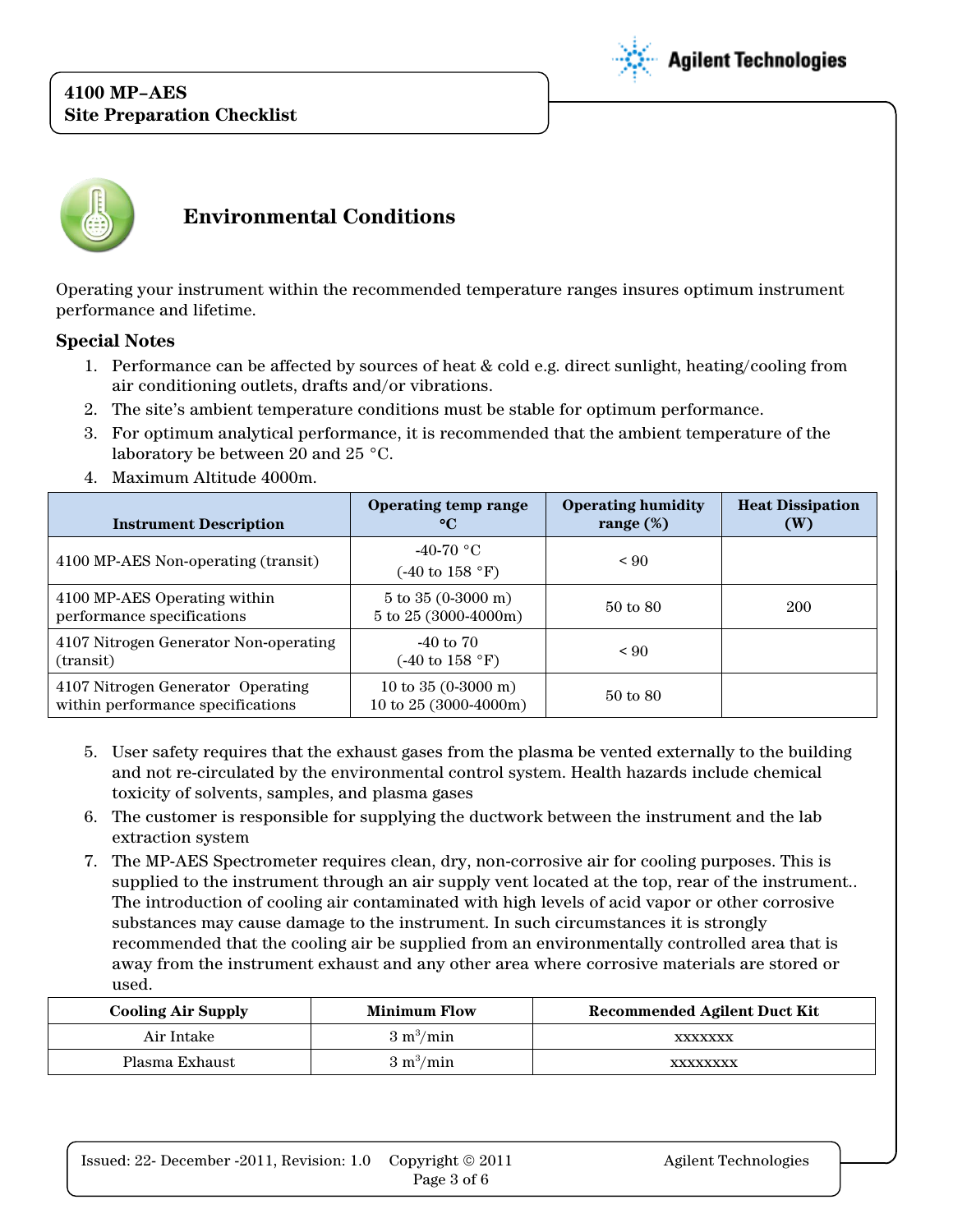



**Power Consumption**

#### **Special Notes**

- 1. If a computer system is supplied with your instrument, be sure to account for those electrical outlets.
- 2. A separate power outlet receptacle should be provided for the 4100 MP-AES system.
- 3. Good electrical grounding is essential to avoid potentially serious shock hazards. A 3-wire outlet with ground connection must be provided for the 4100 MP-AES. Make certain that power outlets are earth-grounded at the grounding pin.
- 4. All power supplies for the 4100 MP-AES must be single-phase, AC voltage, three-wire system (active, neutral, earth) and should be terminated at an appropriate power outlet receptacle that is within reach of the power cord.

|  |  | 5. The use of extension cords or outlet adaptors is not recommended. |
|--|--|----------------------------------------------------------------------|
|--|--|----------------------------------------------------------------------|

| <b>Instrument Description</b> | Line Voltage &<br>Frequency (V, Hz)                    | <b>Maximum Power</b><br>Consumption (VA) | <b>Maximum Power</b><br>Consumption $(W)$ |
|-------------------------------|--------------------------------------------------------|------------------------------------------|-------------------------------------------|
| 4100 MP-AES                   | 200-240 VAC $\pm 10\%$ @<br>$50-60$ Hz $\pm$ 1Hz       | 2.04kVA                                  |                                           |
| SPS3 Auto Sampler             | 96-264 VAC<br>$50-60$ Hz $\pm$ 1Hz                     | 220 VA                                   |                                           |
| 4107 Nitrogen Generator       | 100-240 VAC $\pm$ 10%<br>$(24 \text{ V DC Plug Pack})$ | 50 VA                                    |                                           |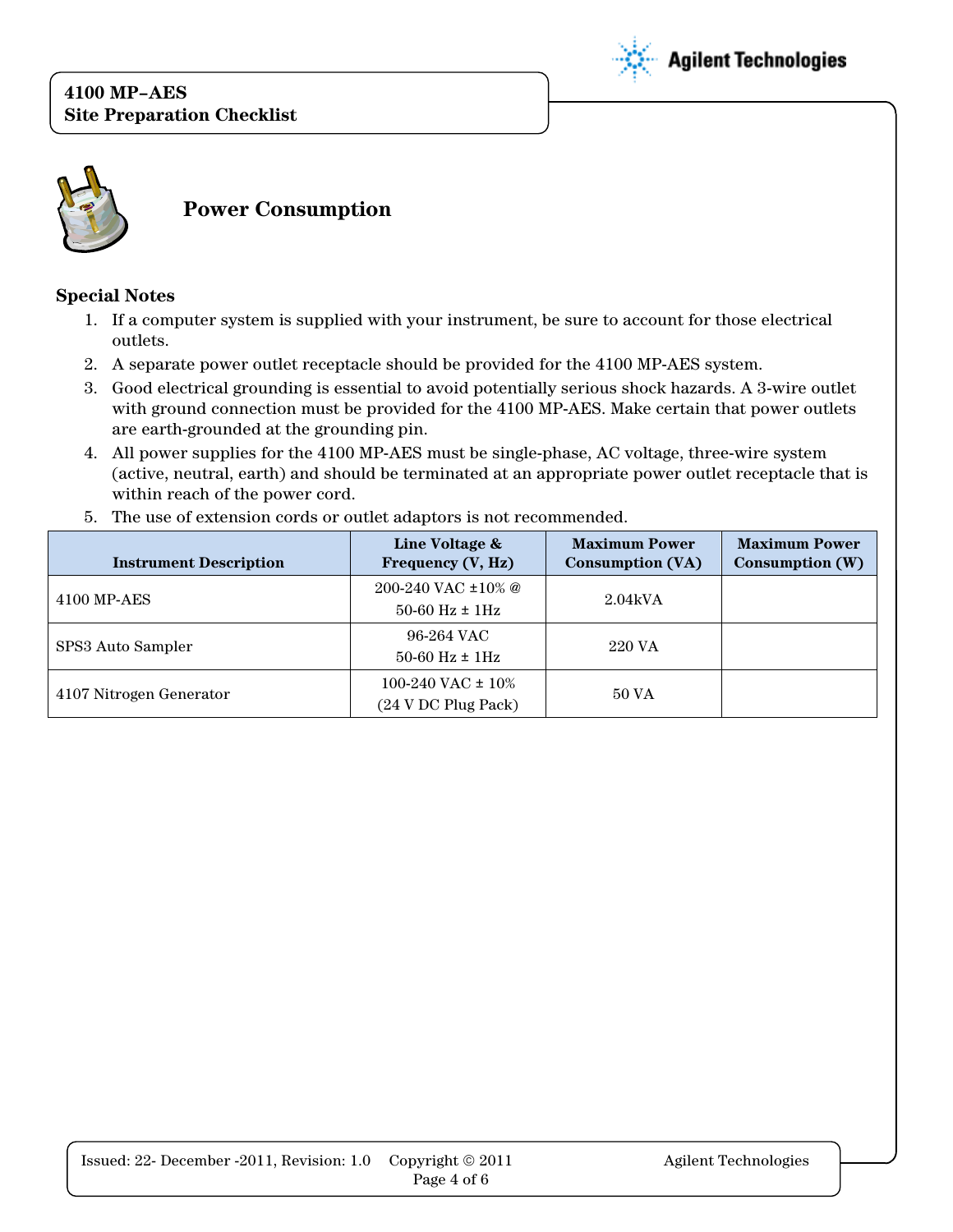



The 4100 MP-AES requires the supply of up to four different compressed gases depending on your instrument configuration and accessories; Nitrogen (x2), Argon and Oil Free Compressed Air.

#### **Special Notes**

1. Operation of the MP-AES requires the use of compressed gases. Pressurized gases are hazardous, when connecting or disconnecting these observe the appropriate safety precautions.

| <b>Compressed Gas</b> | Purity                | <b>Typical Working Pressure</b><br>$kPa$ (psi) | Consumption $(L/min)$   |
|-----------------------|-----------------------|------------------------------------------------|-------------------------|
| Nitrogen              | $>99.5\%$             | 450-600                                        | $0 - 25$                |
| (plasma support gas)  | $< 0.5\%$ Oxygen      | $(65-87)$                                      |                         |
|                       | < 4ppm Water vapour   |                                                |                         |
| Nitrogen              | $>99.95\%$            | 450-600                                        | $0 - 10$                |
| (monochromator purge) | $0.05\%$ Oxygen       | $(65-87)$                                      |                         |
|                       | < 4ppm Water vapour   |                                                |                         |
| Compressed Air        | ISO 8573-1:2010 CLASS | 620-750                                        | 115                     |
| (Nitrogen Generator)  | 8.4.3                 | $(90-109)$                                     |                         |
| Compressed Air        | ISO 8573-1:2010 CLASS | 450-600                                        | POP Gas: $0-25$         |
| (POP Gas, EGCM,       | 1.4.3                 | $(65-87)$                                      | EGCM Organics: 0-1.5    |
| Monochromator Air     |                       |                                                | Mono Air Purge : $0-10$ |
| Purge)Air             |                       |                                                |                         |
| Argon                 | 99%                   | 200-440                                        | $0 - 5$                 |
|                       |                       | $(29-63)$                                      |                         |

#### **Special Note About Compressed Air**

The production of compressed air can produce significant amounts of water vapour and droplets. If these are not effectively removed this can reach the 4100 MP-AES in the form of a liquid. This will cause instrument damage or malfunction. The specification of the compressed air supply has been arrived at to ensure that such problems will not occur.

Air compressor installations that meet the specified requirements will include a drying stage and possibly several filtration stages. It is very highly recommended to consult a professional compressed air supplier to ensure that your compressed air quality meets the required ISO specifications. Basic industrial or domestic installations will not meet these requirements. Using compressed air that does not meet Agilent's specification may result in damage or malfunction of the 4100 MP-AES.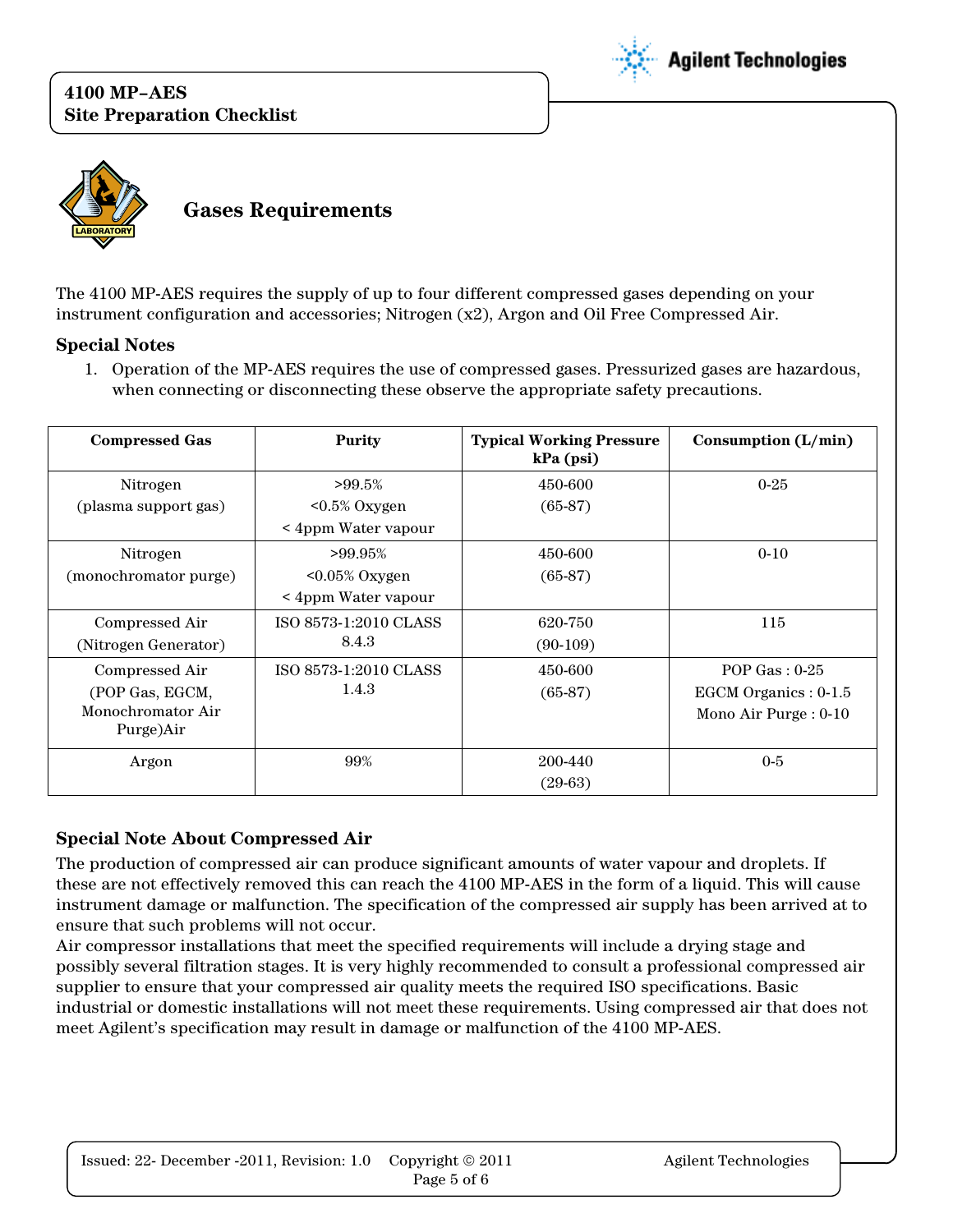



#### **Special Notes**

1. For information on Agilent consumables, accessories and laboratory operating supplies, please visit<http://www.chem.agilent.com/en-US/Products/consumables/Pages/default.aspx>



### **Other Requirements**

Use of the MP-AES 4100 system and accessories may involve materials, solvents and solutions that are flammable, corrosive, toxic or otherwise hazardous.

Careless, improper, or unskilled use of such materials, solvents and solutions can create explosion hazards, fire hazards, toxicity and other hazards which can result in death, serious personal injury, and damage to equipment and property.

ALWAYS ensure that laboratory safety practices governing the use, handling and disposal of such materials are strictly observed. These safety practices should include the wearing of appropriate safety clothing and safety glasses.

Your Agilent 4100 MP-AES spectrophotometer has been designed to comply with the requirements of the Electromagnetic Compatibility (EMC) Directive and the Low Voltage (electrical safety) Directive (commonly referred to as the LVD) of the European Union. Agilent has confirmed that each product complies with the relevant Directives by testing a prototype against the prescribed EN (European Norm) standards.

# **Important Customer Web Links**

- $\Box$  For additional information about our solutions, please visit our web site at <http://www.chem.agilent.com/en-US/Pages/HomePage.aspx>
- $\Box$  Need to get information on your product? Literature Library - <http://www.agilent.com/chem/library>
- □ Need to know more? Customer Education – <http://www.agilent.com/chem/education>
- $\Box$  Need technical support, FAQs? <http://www.agilent.com/chem/techsupp>
- $\Box$  Need supplies? <http://www.agilent.com/chem/supplies>

Document part number: G8000-90004

Copyright  $\odot$  2011 Issued: 22- December -2011, Revision: 1.0 Copyright  $\circledcirc$  2011 Agilent Technologies Page 6 of 6